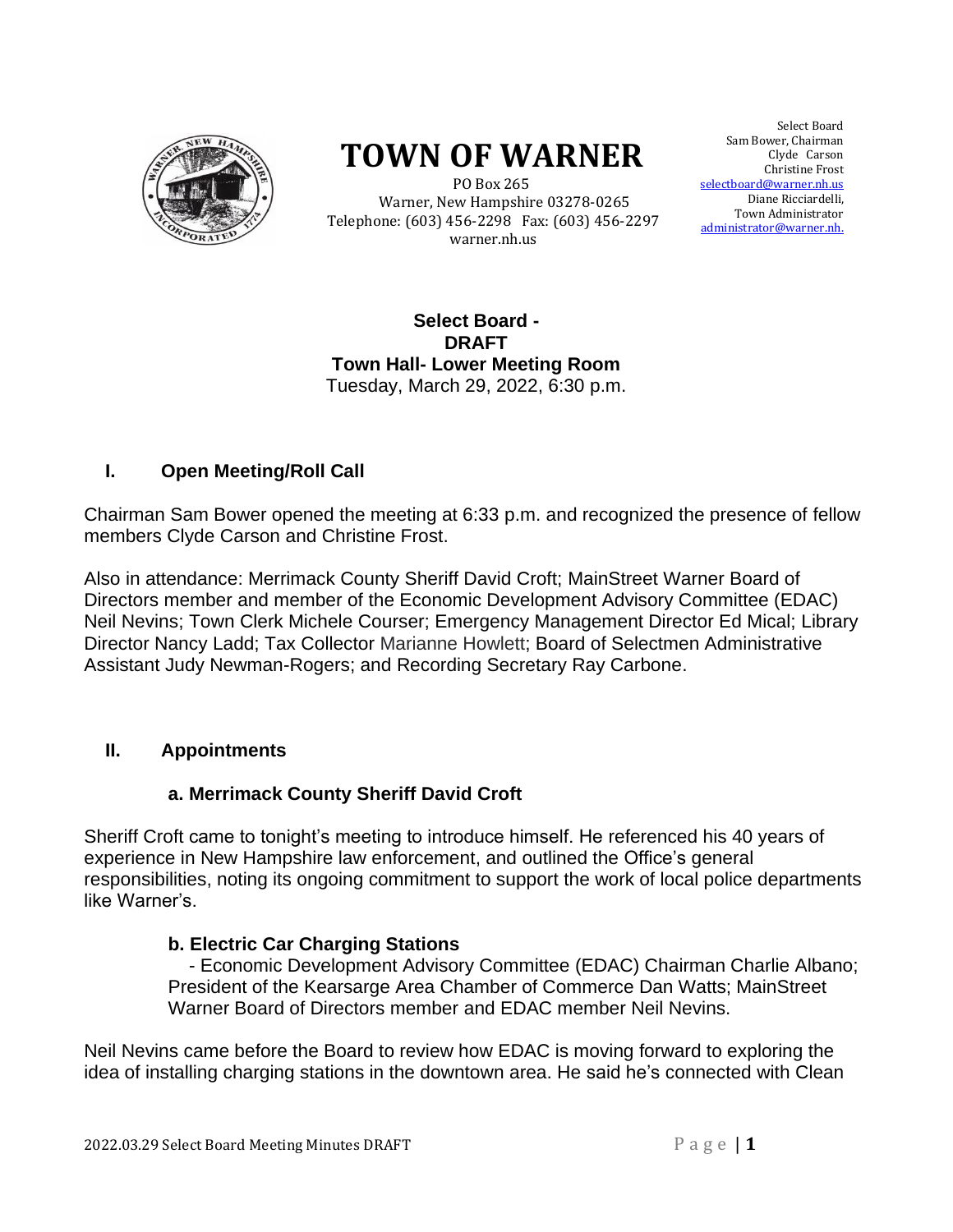Energy NH, a nonprofit organization that works with various communities and businesses around the state.

The original idea was to install some 'fast' energy chargers, which are what's primarily found at service stations and other areas around the state, but additional research has led EDAC to consider utilizing Level 2 chargers, which use a 240v power source and charge many electric vehicles in 1-3 hours. Estimated costs per unit is \$2,500-\$3,000.

Nevins said there are options with these units, including ones that can provide service to different types of vehicles and even ""dual"" chargers. He indicated that he wants to continue to research the concept.

Some of the local research has focused on identifying places in the village area where the charges could be utilized. Library Director Nancy Ladd has told EDAC that the parking areas adjacent to the Pillsbury Free Library would be acceptable. The New Hampshire Telephone Museum has also expressed interest in participating in the program, and MainStreet Warner is open to having some charging stations located in the parking lot in front of its Jim Mitchell Park. The parking lot adjacent to the vacant Warner Power building might be a good match, Nevins said, depending on what happens to that building.

The installing company should be able to do all that's necessary to set the chargers up, and the owner – if on Town property, then the Town of Warner – would benefit from the charging fees. Nevins said that by the end of April or the beginning of May, EDAC should have a more definite proposal ready for the Board of Selectmen to review.

Selectman Bower noted that there are financial benefits for the Town if the charges are located on Town-owned property; three places that have been mentioned recently is the parking lot adjacent to the former Warner Power building; the area adjacent to the library; and the Police Department property.

Bower asked his fellow Board members whether they wanted to indicate to EDAC that the group supports giving those three Town-owned properties significant consideration. Selectman Carson said that it might be more beneficial to not narrow down the scope too much right now; parking spaces along Main Street may also be good, and even if a recommendation was to put a charger on private property, the Town could utilize some options (such as a right-of-way or easements), Carson said. Carson also suggested that EDAC look at some ideas that the Kearsarge Area Chamber of Commerce is considering for chargers.

Nevins said that there is still time to work on this issue because the NH Department of Transportation (DOT) has apparently not yet received the federal guidelines for the program.

Selectmen Frost asked Nevins to explain how the revenue generation process would work for the Town.

Nevins said it would be based on a percentage of the usage charge although he doesn't know all the details at this time. However, the current New Hampshire system allows 100% of the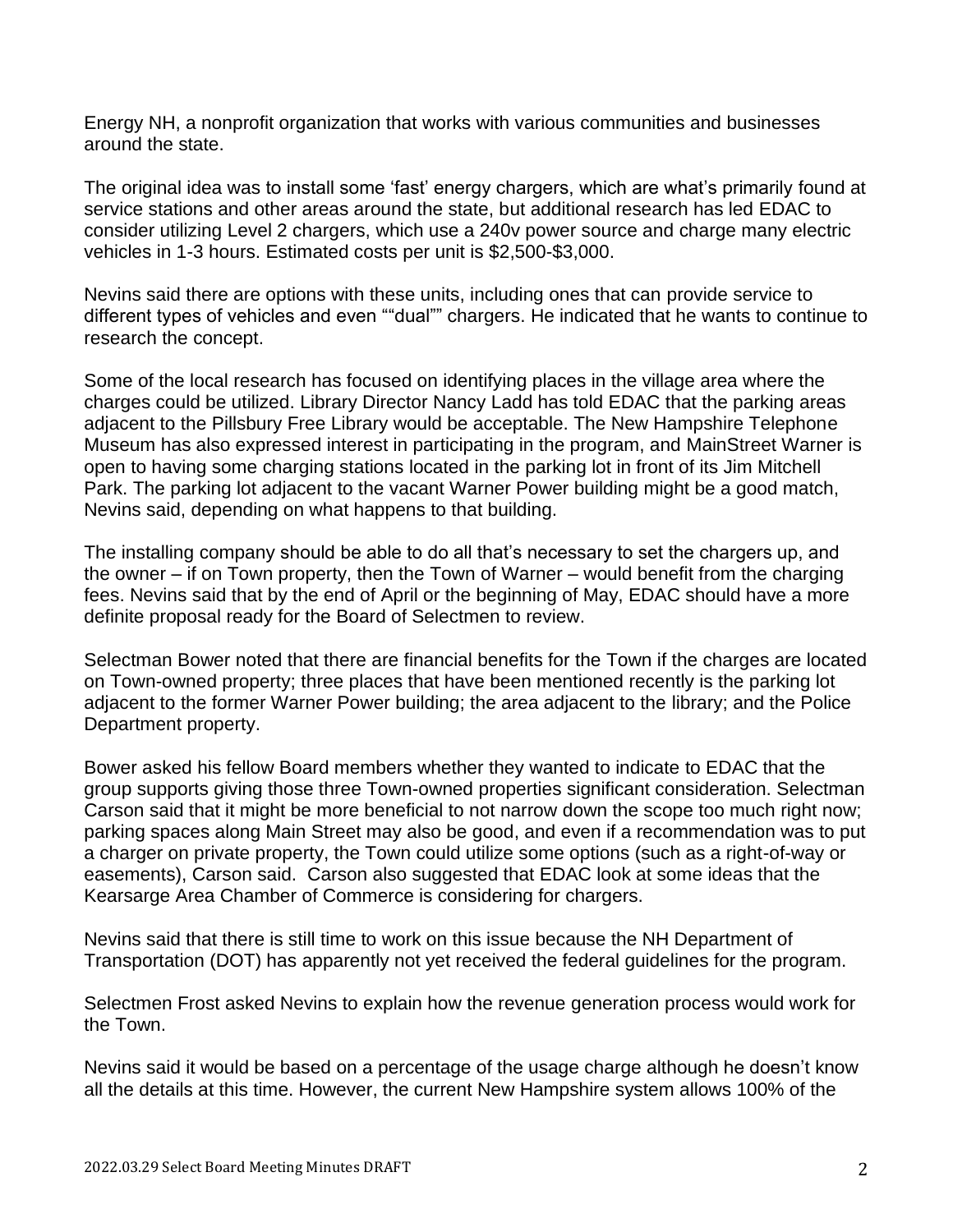revenue generated on a charger located on municipality-owned property to go to that municipality; 80% of the revenue derived from charges on other properties would go to the owner.

Frost also asked how many units might be installed in Town. Nevins said it would likely be a number balancing anticipating future use and not "overloading" the community with the chargers. Right now, he's considering 3 or 4 "duel-use" units (i.e., six or eight connections). "We've got time to figure that out," he said, "time to work out the details."

Select Board Administrative Assistant Judith Newman-Rogers asked about the Town's parking area adjacent to the Simonds School, i.e., whether that might be considered a good place for a charger area. Chairman Bower asked if there would be enough space for the chargers. Carson noted that the Town would have to improve the staircase linking the area to the area behind Town Hall for that option to work.

Carson questioned Nevins about the Town joining Clean Energy NH, asking if the organization might be able to help put together applications for the charging operations. Nevins said an annual municipal membership cost \$250, and that the group might also provide support for the Town's ongoing Energy Committee.

Chairman Bower asked that the Energy Committee be requested to look into the membership.

#### **c. Michele Courser, Town Clerk - Certified Letter of Transfer of Town Meeting Funds**

Town Clerk Courser asked the Board members if they had received her submitted certified letter listing the transfer of funds authorized by Town Meeting voters into the appropriate Capital Reserve Funds.

The Board acknowledged the receipt of this information from the Town Clerk.

# **d. Simonds School Request for Bartlett Funds**

The Board considered a request from the Simonds School to use \$1,850 in the Townmanaged Bartlett Funds to pay for the appearance of an ensemble to play at the school's annual Culture Day. Chairman Bower said that there is approximately \$78,000 in the fund. He requested that the Board look into the origins and intended use of the fund.

#### **Frost made a motion to approve the request; Carson seconded. In a voice vote, the motion passed unanimously.**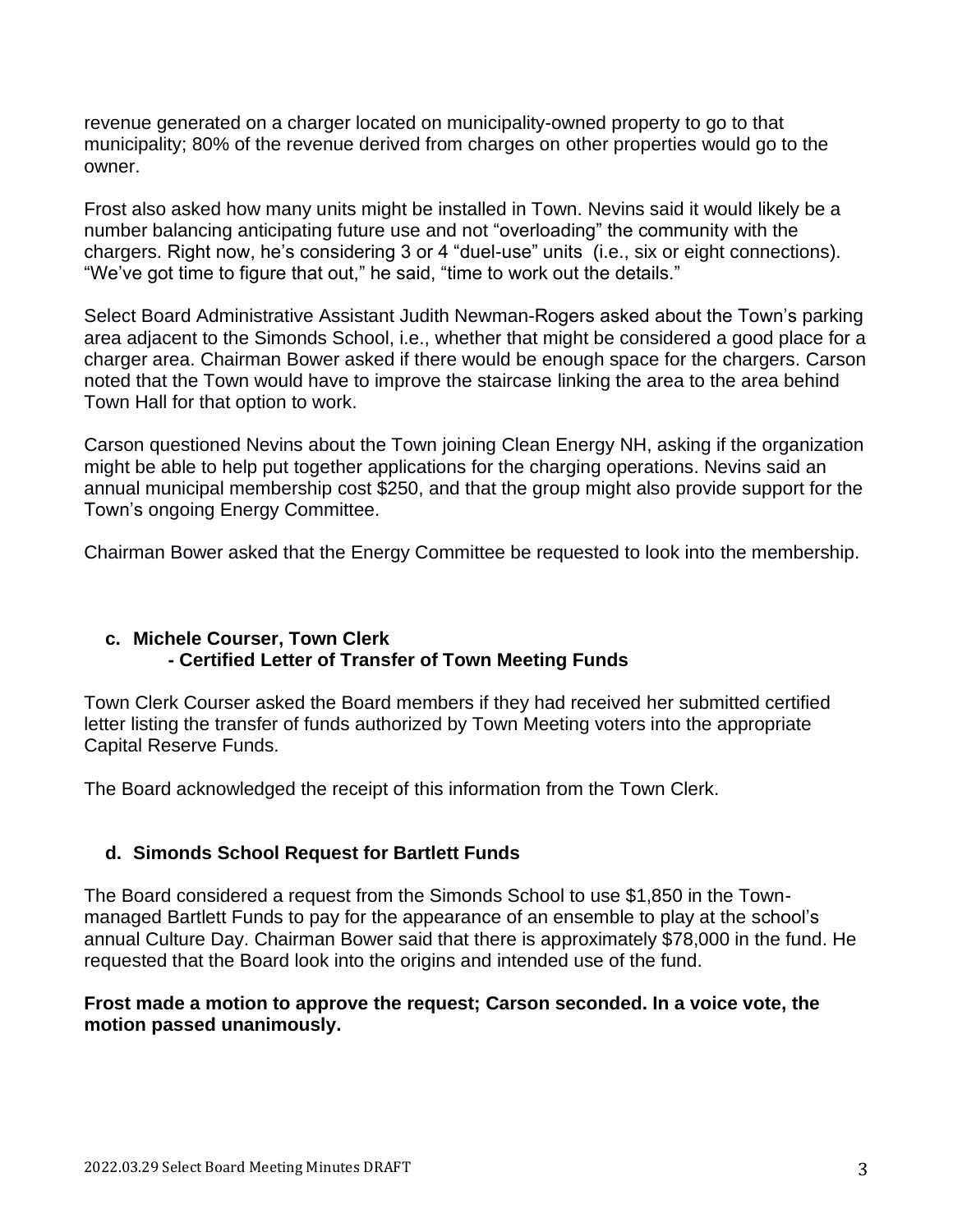## **III. Old Business**

## **a. Process and Use of the American Rescue Funds Act (ARPA)**

Frost reported that the Town has, so far, only received half of the approximately \$355,000 it is slated to get in APRA fund from the federal government. The only related expenditures have been: \$7,906 to resolve flooding issues on Church Street (related to the old Odd Fellows building); and approximately \$3,800 to purchase and engage the Meeting Owl system that allows for remote meeting participation.

Another \$36,200 has been earmarked to pay for the new accounting software, Frost said. Other estimated cost for items that the Board has had before it for the APRA money:

- \$10,000 to redesign the Town website;
- \$75,000 for a new Water District well;
- \$10,000 to the United Church of Warner to provide wifi service to those in need;
- \$2,600 to purchase an aerator for the Silver Lake beach area;
- \$3,000 to add fiber connections to the Warner Community Center (WCC);
- \$7,500 for a conceptual proposal regarding improvements to the WCC;
- \$75,000 to accommodate, retrofit and renovate the WCC;
- \$210,000 to provide energy efficiency (LED lights, etc.)/"alternative hookups" in the WCC,

The estimates total is \$288,000, Frost said.

Frost also reviewed some of the background about two items originally requested by the Parks and Recreation Department. She said that the items – a lawn mower and several aerators for Silver Lake – were discussed in Budget Committee meetings before the annual Town Meeting. (The 2008 lawn mower is failing and barely operational, and the aerators would allow the Department to resume swimming lessons at the Silver Lake beach.) At that time, the Department representatives were told that if they would remove the items from their budget requests, the Town would find another way to fund the projects.

In recent weeks, the Conservation Commission has indicated that it is willing to purchase one of the aerators.

Frost suggested that the Board approve the purchases of the new lawn mower and the other aerator, so that those items are available for the start of the summer recreational season. A modest estimate for a comparable mower would be \$13,000 - \$14,000, but with the trade-in value, approximately \$11,600, she said.

However, Frost also noted that Department of Public Works (DPW) Director Tim Allen has been using a small tractor to plow sidewalks in Town that needs to be replaced. There is some money in a DPW Capital Reserve Fund for the purchase, but costs have increased significantly in recent months; as a result, he's prepared to use some of his funds to help purchase a combination machine that could plow sidewalks in the winter and mow the Parks & Rec's fields during the summer. The new vehicle would cost \$33,523.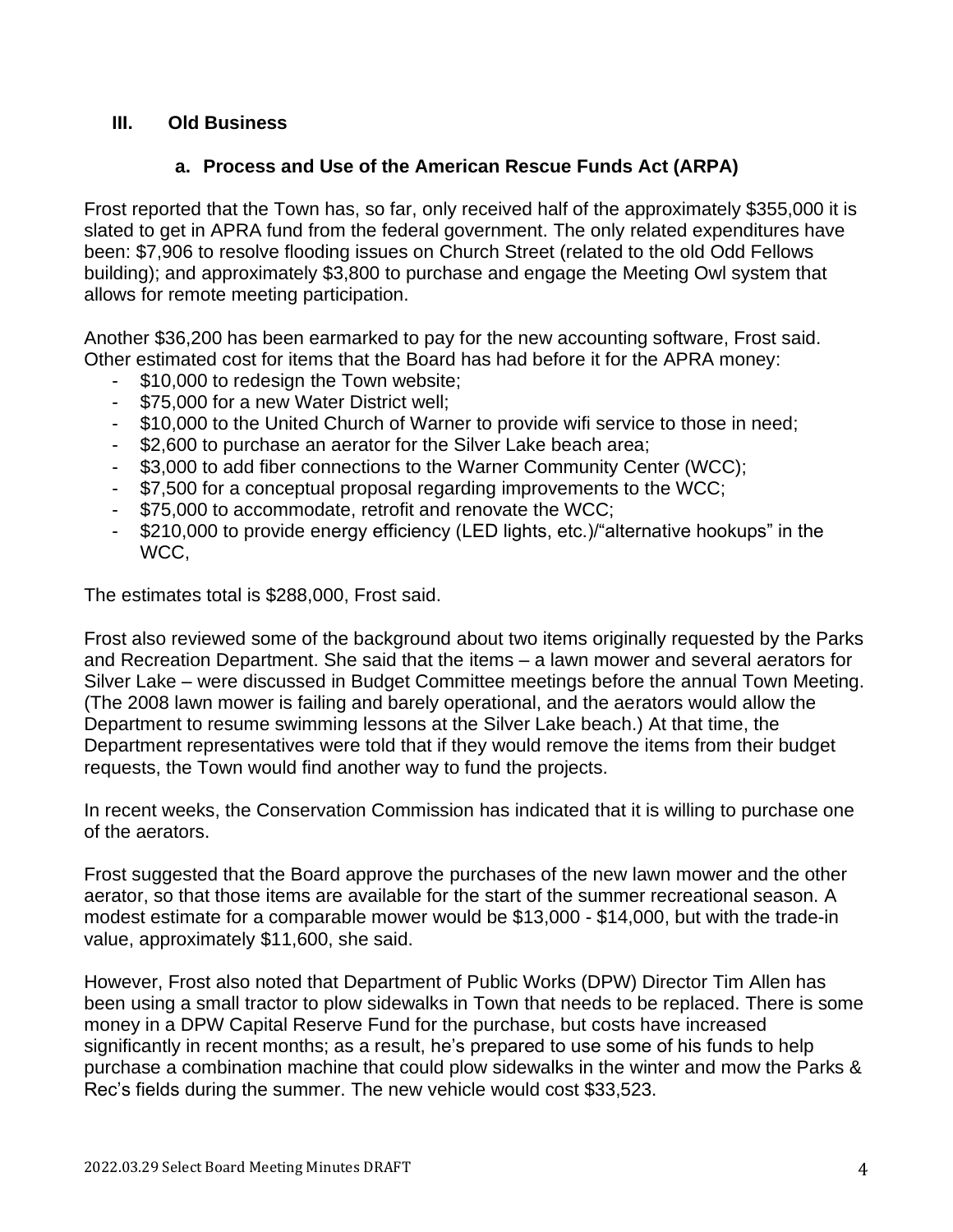The other Board members asked Frost to send them information about this new possible arraignment so they can review it before making a decision.

Chairman Bower suggested that the Board continue moving forward with creating an assessment process that could be used on any projects that might by eligible to be funded with the Town's ARPA monies.

After further discussion, the Board agreed to hold a public work session on Thursday, March 31, at 6 p.m. to continue its discussion about ARPA funds.

# **b. CMA Engineers**

# **- Transfer Station Proposal**

Board members said they have not yet seen an updated proposal from CMA. Chairman Bower suggested that the Town Hall staff reach out to the business.

# **c. St. Jean Auctioneers**

# **- Contract for Town Property Auction**

The Board has signed its agreement with the St. Jean company, but Carson said they still need to decide about some of the details, i.e., the exact date of the auction, how the landlocked property can be reached for interested parties to view it, etc.

Tax Collector Marianne Howlett noted that one of the properties that the Board is hoping to sell by auction (on Chemical Road) was deeded last year, so the State's "right to repurchase" statute is applicable. (It can be repurchased by the current owner, if that person also agrees to pay all back taxes.)

Chairman Bower said the issues related to the auction should be resolved at the Board's next regular meeting on Tuesday, April 12.

# **IV.** N**ew Business a. Abatement Request**

Chairman Bower made note of the request and the recommendation of Town Assessor Dave Marzoff. **Frost made a motion to grant an abatement of \$1,876.52 on property Map 14/Lot 29-1, as per the Town's assessor and eminent assessing; Carson seconded. In a voice vote, the Board unanimously approved the abatement.**

# **b. Assessing Clerk Position**

Town Administrator Diane Ricciardelli recently recommended that the Town hire Elizabeth Labbe to fill the vacant Assessing Clerk position. **Carson made a motion to hire Labbe for the 10-hour weekly position, at Step 6, Grade 4; Frost seconded. In a voice vote, the Board unanimously passed the motion.**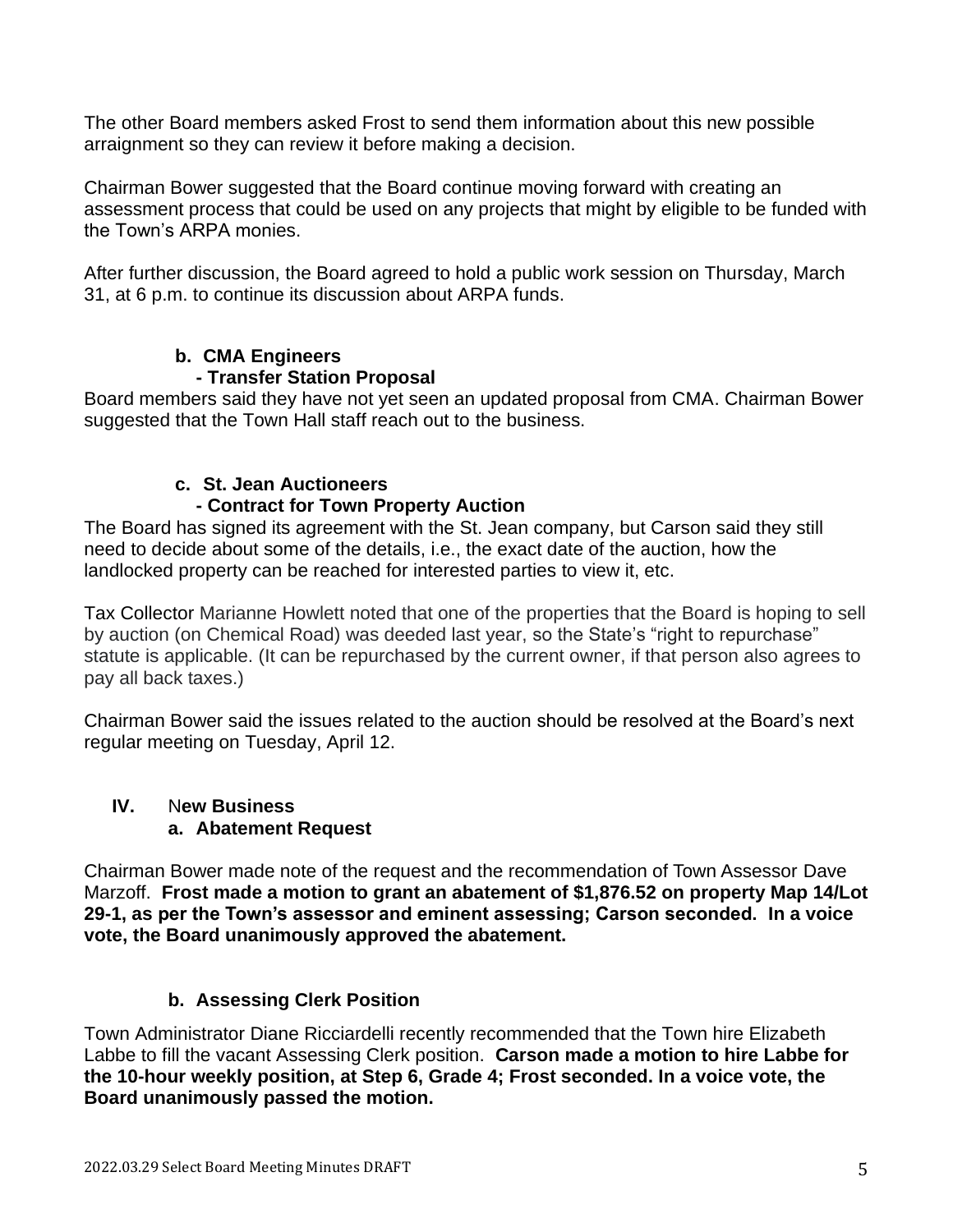#### c. **Request from Police Department – To change to Group 2 Retirement Structure**.

Chairman Bower said the change would mean Police Officers will be contributing into the NH Retirement system with "Pre-tax" dollars. Most Police Departments in the State use this system, which was pointed out by a recently hired officer. Carson said the change will also save the Town money, and that the change has unanimous support from the Police Department staff. (Letter on file)

**Frost made a motion that the Town of Warner elect to meet Group 2 payroll deductions for NHRS with pre-tax wages in agreement with the New Hampshire Retirement System Group 2 and as supported by Group 2 Town employees,; Carson seconded. In a voice vote, the Board unanimously approved the motion.**

**V. Term Expirations – Committee & Board Appointments & and Reappointments**

**Frost made a motion to reappoint Ben Inman to a three-year term on the Planning Board; Carson seconded. In a voice vote, the motion passed unanimously.**

**Chairman Bower made a motion to reappoint Elizabeth Labbe to a three-year term on the Zoning Board of Adjustment; Carson seconded. In a voice vote, the motion passed unanimously.**

#### **Chairman Bower made a motion to reappoint Darcie Busky to a three-year term as Deputy Town Clerk; Carson seconded. In a voice vote, the motion passed unanimously.**

Frost said that DPW Director Tim Allen had raised concerns about the Road Committee, which is mentioned in the Road Construction Loan article that voters approved at the annual Town Meeting. The warrant article directs that the committee review all related "engineering plans, cost estimates, and contract bids" but the group hasn't met in several years and has sunset.

To get the group reactivated, Allen suggested some people who had previously agreed to serve on the group: Director of Emergency Management Ed Mical; Budget Committee Chairman Mike Cutting; Ken Cogswell; Selectman Frost; and himself (Allen). Other members could be added later as needs arise.

Chairman Bower made a motion to continue the previously established Road Committee memberships as noted here; DPW Director Allen will serve as Chairman and convene the committee; Carson seconded. In a voice vote, the motion passed unanimously.

# **VI. Administrator's Report**

None.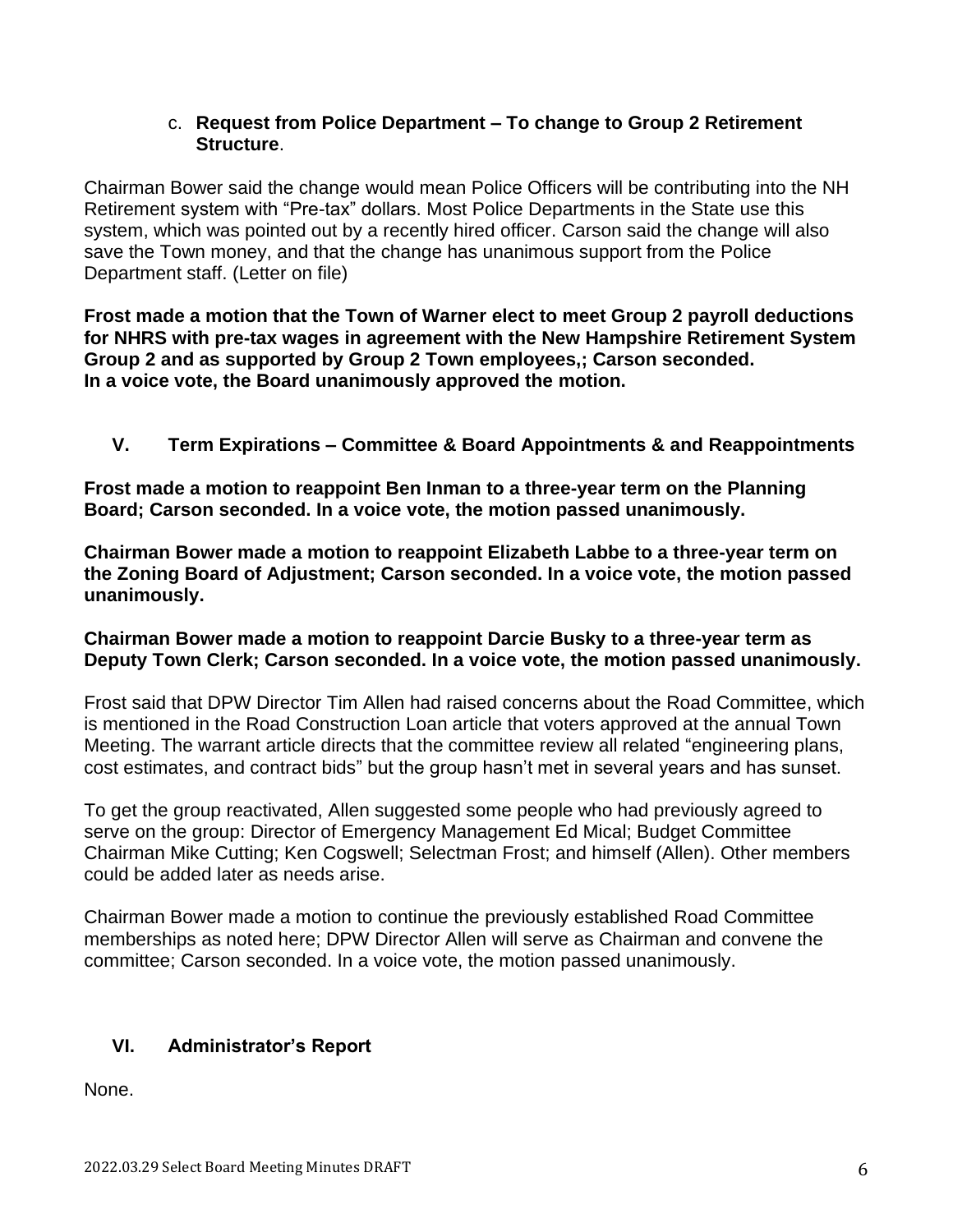#### **VII. Selectmen's Other Business**

Frost reported that the Mink Hills Committee has been meeting and is close to releasing a report regarding the capacity for different uses on Class VI roads and various trails. There should be some kind of update before the Select Board in April or May.

In addition, Frost asked if the Board could move the Public Comment portion of its meetings further up in the regular agenda. She said it might not be fair to ask someone to sit through a two-hour meeting in order to address a single issue.

Chairman Bower said he had some reservations, because of the number of issues the Board has to discuss at each meeting, but he agreed with Frost that the Board could consider moving Public Comment up to perhaps follow the Appointments. Frost said the Public Comment could even be moved to after the New Business, but there are regular items that the Board addresses – e.g., abatements, manifests, consent agendas, etc. – that could be moved further down in the agenda.

Carson said that it is essential for the Board to address its most important items but moving the Public Comments before the Board's regular business activities could be an improvement. He also noted that any citizen can ask for an Appointment with the Board (and that usually is one of the first agenda items). Chairman Bower also noted the Board can schedule additional meetings as needed.

Frost mentioned some emails that's she's recently received from residents. Carson and Newman-Rogers said they did not get the messages, so Frost said she would forward them along.

One of the messages is related to regulations regarding Airbnb businesses in Town. Carson said the Town is working to gather additional information about the issue and that the Board should address it in the future.

Chairman Bower said he's spoken with resident Dan Watts, who is president of the Kearsarge Area Chamber of Commerce, about the Board's decision to allow the Chamber to manage the small roadside signs in the village area; the Chamber could lease out the directional signs as a fund-raising function.

Watts has reported that he's found a sign company in Henniker that can replicate the original signs. The Board agreed to allow Watts to move ahead with the project.

Carson said that the Community Power Committee that he serves on now has a page on the Town website; more information will be added in the future. In addition, the group has a handout flyer that it will begin distributing around Town. The hope is that the materials help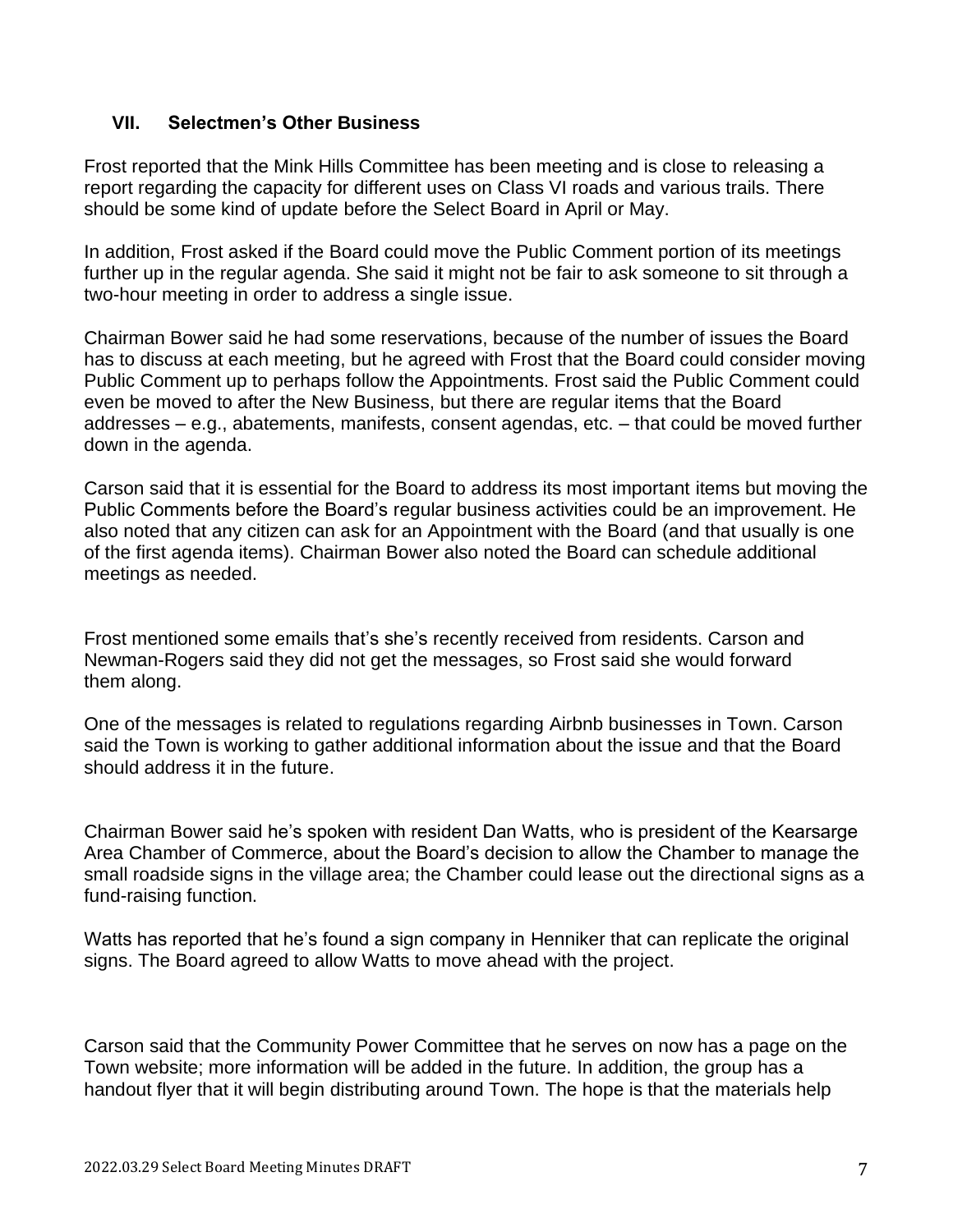people understand what the Community Power Committee is working on and how they may benefit from its work.

Carson also announced that, while serving on the Planning Board recently, he proposed that the Select Board assemble a Housing Committee to evaluate housing issue in the Town, particularly the challenges related to Affordable Housing. The group will study the related concerns this year and consider making recommendations for new or revised amendments to the Town's zoning regulations in time for voters to consider them before the annual Town Meeting in 2023. Carson said he will be meeting with some residents to talk about the committee and expects to bring recommendations back to the Select Board soon.

Selectman Bower called on Library Director Nancy Ladd. Ladd reported that, in her role as Chairman of the Joint Loss Management Committee last year, she oversaw its biennial review of the Town Employee Safety Program. Primax, the Town's insurance company, subsequently told the Committee that the State is now requiring a new section regarding Workplace Violence. It forwarded a template for the section, which the Committee edited to make applicable.

Primax also noted that there was an error in the Program regarding the listing of relevant labor laws. The Committee agreed to the two changes and passed on its recommendations to the Select Board for approval. Ladd asked that the Board put the issue on a future agenda for consideration; all Town employees are required to see the changes and agree to them to formerly make them considered part of an updated safety policy.

Selectman Bower thanked Ladd for bringing the issue to the Board's attention.

# **VIII. Public Comment**

John Levitt agreed with earlier comments about moving the Public Comment section of the meeting further up in the Board's regular agenda.

Ed Mical noted that one recent agenda only listed one item, but the Board discussed several. Chairman Bower said he was also caught off guard by the change, but he noted that the occurrence is a rare one.

# **IX. Consent Agenda**

Frost made a motion to approve previously signed by the Warner Board of Selectmen

- 1. Notice of Intent to Excavate, Map 7 Lot 064
- 2. Certification of Yield Taxes Assessed, Map 10 Lot 29, adjusted total \$1,751.48.
- 3. Building Permit: Map 11 Lot 042-2 Map 03 Lot 095-1
	- Map 03 Lot 094 Map 03 Lot 095-2 Map 03 Lot 095-3 Map 03 Lot 095-4